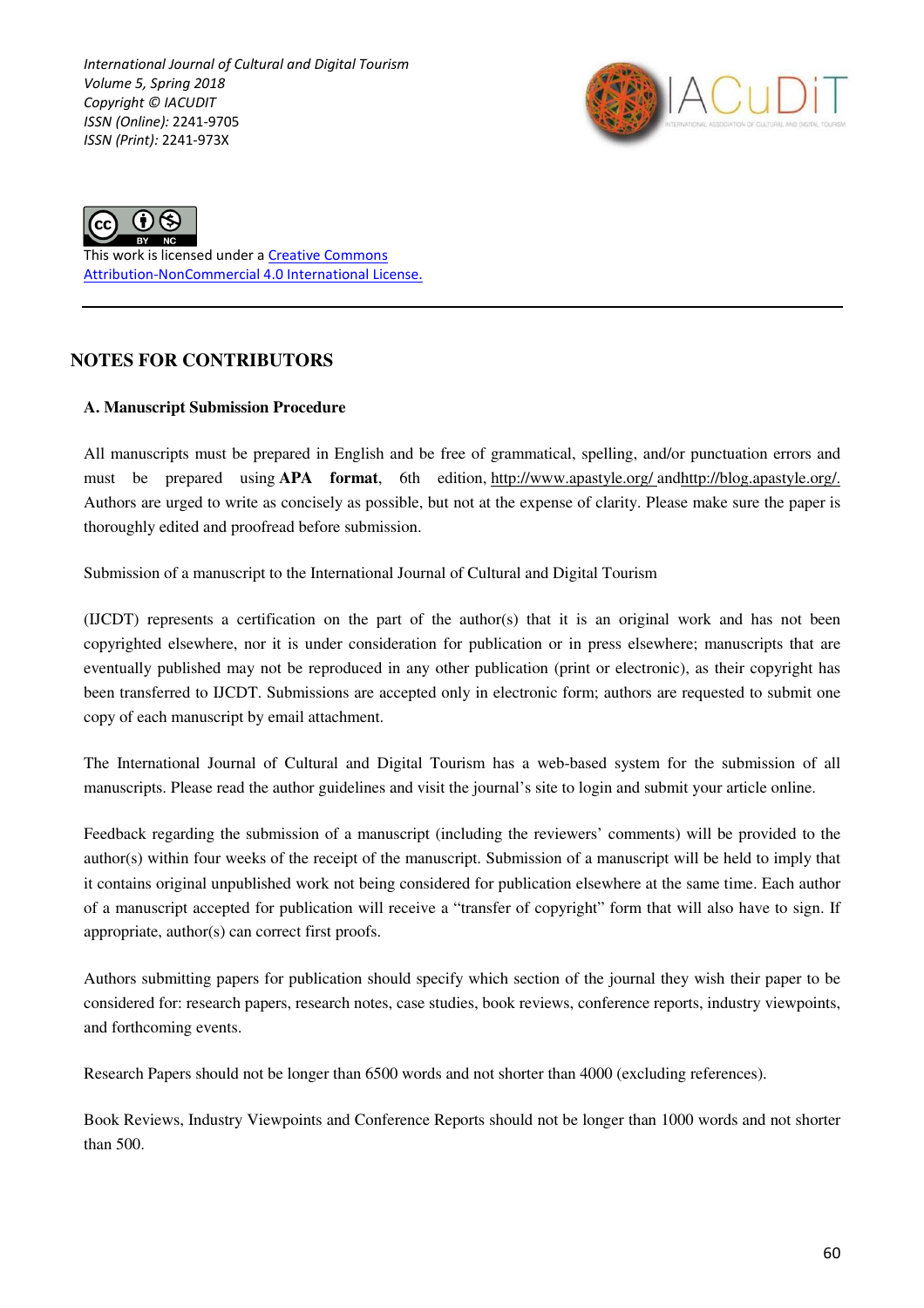Forthcoming Events should not be longer than 500 words.

Manuscripts that do not fully conform to the above word limits (according to the type of the article), will be automatically rejected and should not be entered into the reviewing process.

### **B. Manuscript Presentation**

All authors of a manuscript should include their full names, affiliations, postal addresses, telephone numbers and email addresses on the cover page of the manuscript. One author should be identified as the corresponding author. Please give the affiliation where the research was conducted. If any of the named co-authors moves affiliation during the peer review process, the new affiliation can be given as a footnote. Please note that no changes to affiliation can be made after the manuscript is accepted. Please note that the email address of the corresponding author will normally be displayed in the article PDF (depending on the journal style) and the online article.

All persons who have a reasonable claim to authorship must be named in the manuscript as co-authors; the corresponding author must be authorized by all co-authors to act as an agent on their behalf in all matters pertaining to publication of the manuscript, and the order of names should be agreed by all authors.

Please supply a short biographical note for each author.

For submission, manuscripts of research papers, research notes and case studies should be arranged in the following order of presentation:

**1. Cover page**: title, subtitle (if required), author's name and surname, affiliation, full

postal address, telephone and fax numbers, and e-mail address. Respective names, affiliations and addresses of coauthor(s) should be clearly indicated. Also, include an abstract of not

more than 250 words and up to 6 keywords that identify article content. Also include a short

biography of the author (about 50 words); in the case of co-author(s), the same details should also be included. All correspondence will be sent to the first named author, unless otherwise indicated.

Follow the following instructions:

Title: Bold, Capitalize first letter (title of no more than 12 words)

Authors: An Author1 and Another Author2 (initials closed up if J.B. Author) Affiliation: 1Department, University, City, Country; 2Department, University, City,

#### Country,

Correspondence details: Given as footnote on page 1<sup>\*</sup> \*Corresponding author. Email: xxxxxxx ranged left, no indent. Postal address not included in footnote. If there is only one author, use \*Email: xxxxxxx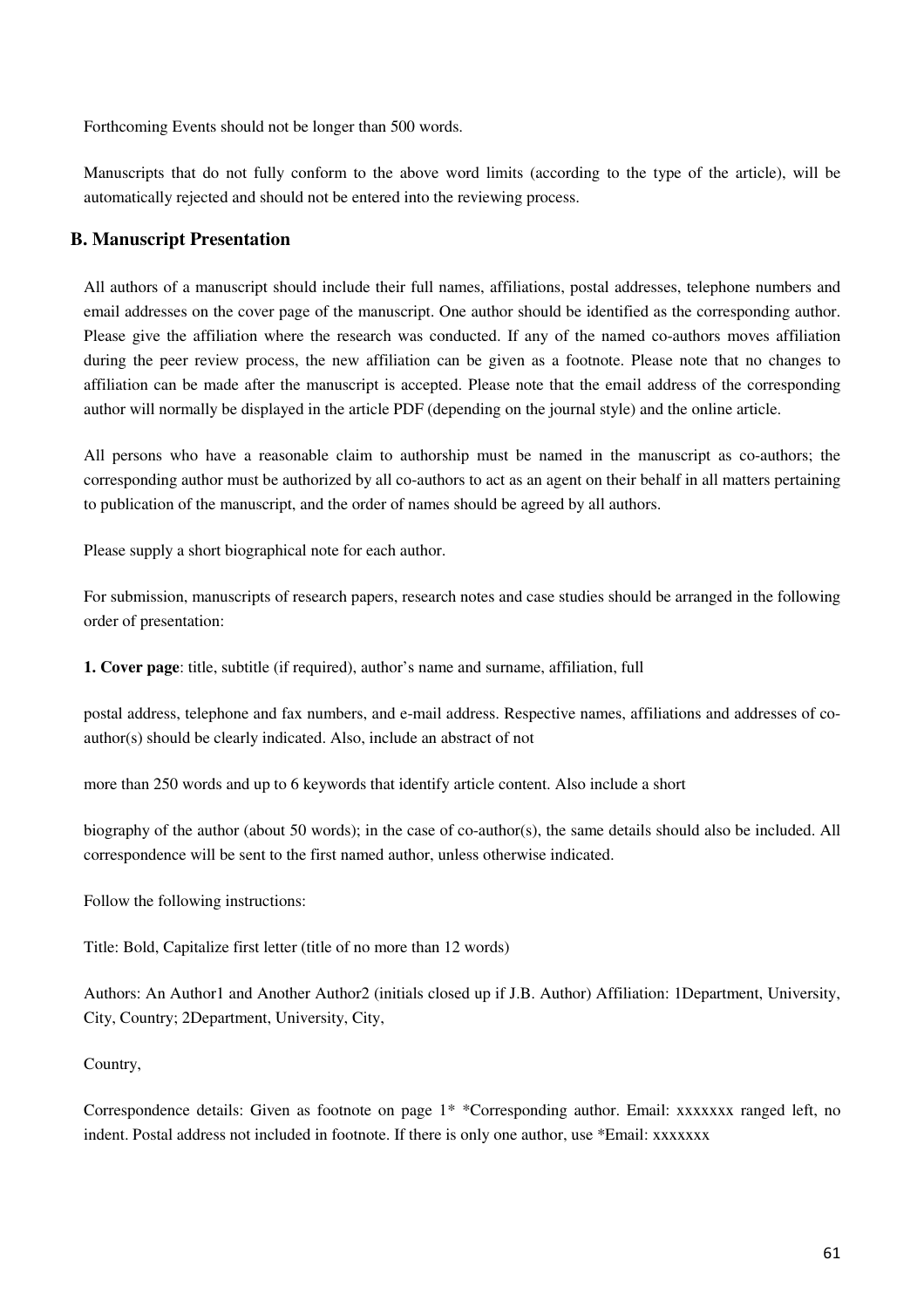**2. Title page:** the second page consists of the manuscript title, an abstract of not more than 250 words and up to 6 keywords that identify article content. To facilitate the double-

blind review process no material that identifies the author(s) should be placed in this page. Furthermore, every manuscript should include a JEL classification mentioned right after the

abstract. You can find all the classifications here: http://www.aeaweb.org/econlit/jelCodes.php

**3. Subsequent pages:** the paper should begin on the third page and should not

subsequently reveal the title or authors. All manuscripts should include at least the following sections: introduction, literature review, methodology, results, discussions, implementations, limitations, and conclusions, followed by references, tables, and figures. The author(s) should ensure that their names cannot be identified anywhere in the text.

## **C. General Guidelines**

The general style of manuscripts should be prepared in accordance with the **APA Publication Manua**l, 6th e d. http://www.apastyle.org. All parts of the manuscript should be in accordance with the journal's template. More specifically:

- · **Times New Roman** font should be used throughout the paper.
- · Font size **12** should be used for segments' titles, authors' names and surnames as

well as names and descriptions of figures and tables.

- · Font size **11** should be used for the content of each segment.
- · Font size **10** should be used for the authors' affiliations.

· **Segment headings** should be marked as follows: primary headings should be typed in bold with the first letter capitalized; sub-segment headings should be typed with italic lower-case letters.

· Manuscripts should be **single-line spaced**, and have **2 cm margin** on all four sides.

· Pages should be **numbered** consecutively.

- · **Indent** the first line of every paragraph by 0.6 cm.
- · List the **references** with 0.9 cm hanging paragraphs.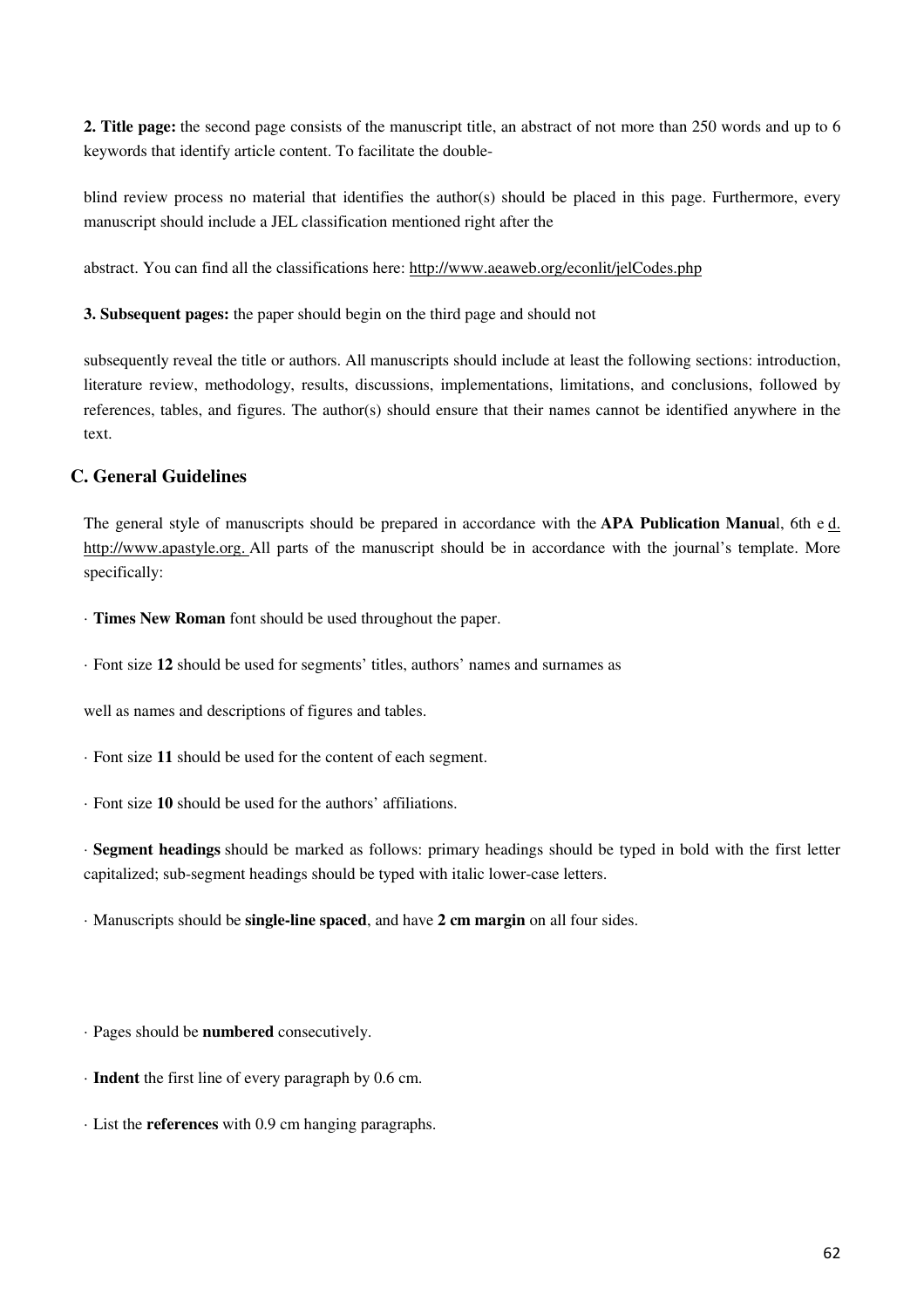· Align the text to the **left-hand margin.** Align the title of the paper as well as the names and the surnames of the authors to the center.

· The use of footnotes within the text is **NOT** allowed – use **endnotes** instead.

Endnotes should be kept to a minimum, be used to provide additional comments and discussion, and should be numbered consecutively in the text and typed on a separate page at the end of the article.

· Where **acronyms** are used, their full expression should be given initially.

· **Quotations** must be taken accurately from the original source. Alterations to the quotations must be noted. Quotation marks (" ") are to be used to denote direct quotes. Inverted commas (' ') should denote a quote within a quotation. If the quotation is less than 3 lines, then it should be included in the main text enclosed in quotation marks. If the quotation is more than 3 lines, then it should be separated from the main text and indented. This is the text, and Smith (2012) says "quoted text" (p. 1), which supports my argument. This is the text, and this is supported by "quoted text" (Smith, 2012, p. 1). This is a displayed quotation. (Smith, 2012, p. 1)

· **References, citations, and general style of manuscripts** should be prepared in accordance with the APA Publication Manual, 6th ed. http://www.apastyle.org. All references cited in the article must be listed in the References and the names must be spelled correctly and typed in alphabetical order of authors. Cite in the text by author and date (Ford, 1983), or for many authors (Anderson, Christoff, Panitz, De Rosa, & Gabrieli, 2003; Ohman & Mineka, 2001) and for more than five authors (Carretie et al., 2004)

#### *Examples*:

- Journal: Author, M., & Autho, N. N. (1978). Therapy groups for women sexually molested as children. Archives of Sexual Behaviour, 7(6), 417-427. doi:10.1037/0096-3445.134.2.258

- Book: Author, M. (1980). Such a pretty face. New York: W. W. Norton. Contribution to a Book: Author, J. T., & Author, D. A. (1980). Contemporary

issues in adult development of learning. In L. W. Poon (Ed.), Ageing in the 1980s (pp. 239-252). Washington, DC: American Psychological Association.

- Internet sources: Author, D. (2003). The power of branding in tourism. Tourism Marketing 22, 237-246. Retrieved from http://www.tourismabstracts.org/marketing/papers-authors/id3456. Accessed the

12 th of January 2005, at 14:55. (Note: always state clearly the full URL of your source)

· **Acknowledgement** is optional and should appear after the references and before the appendices. Please supply all details required by any funding and grant- awarding bodies as an Acknowledgement as follows:

- For single agency grants: "This work was supported by the [Funding Agency] under Grant [number xxxx]."